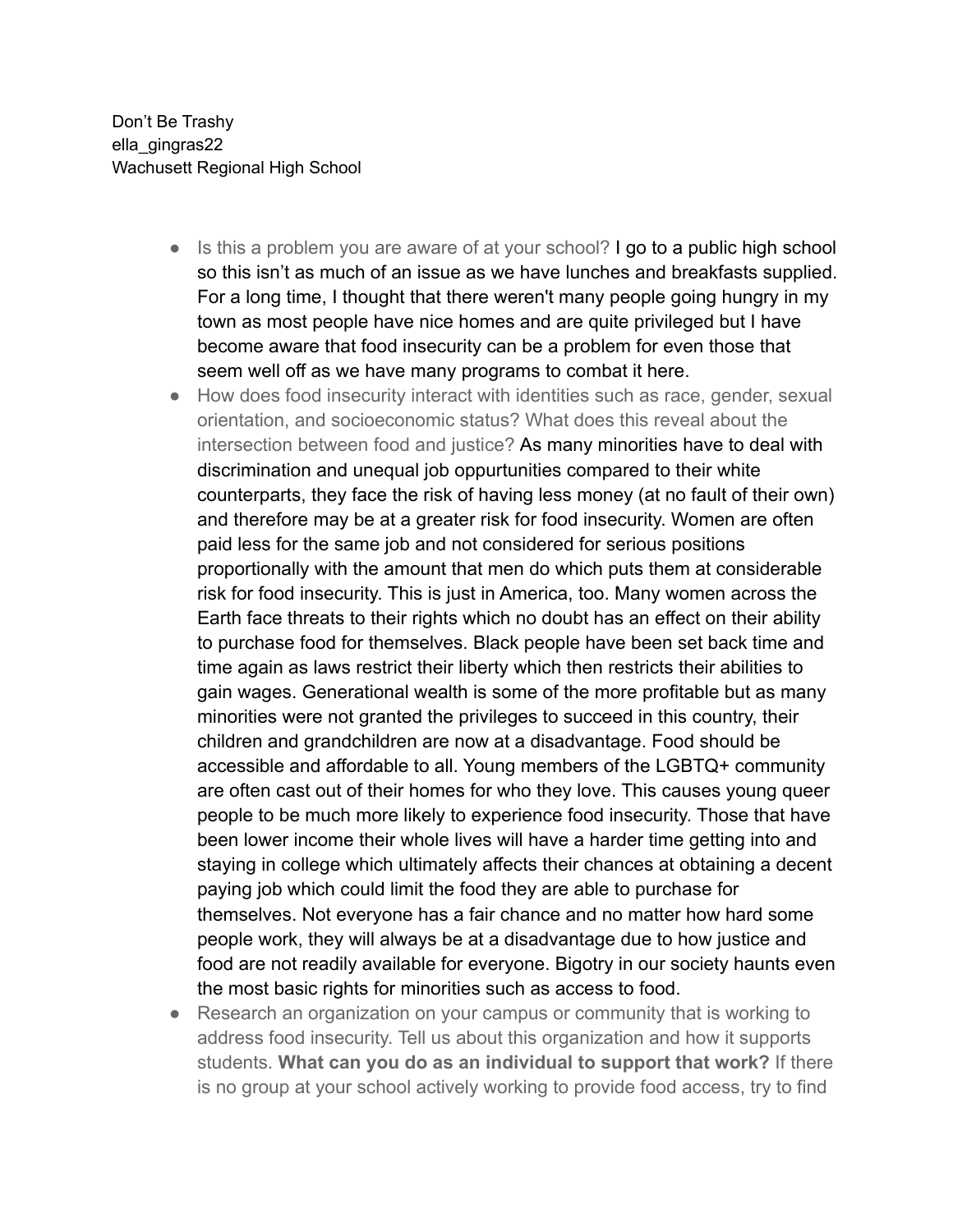one at another school/university. What procedures from this group could be implemented at your own school? Joseph's project is an organization in my town that delivers food directly to people's houses that need it. Sometimes attending a food pantry can be embarrassing as most people do not want others to know that they are struggling but by delivering the groceries directly to the people that need it, Joseph's project eliminates that aspect. It does not collect information on the people it helps and simply gives without any questions to those that need it. I can contact this organization and ask if they need any help delivering food or running a food drive. With such a large town, I imagine that they may need some help delivering.

Write a response of at least 300 words addressing any food issues at your school and brainstorm a few viable solutions that could be implemented.

My school, compared to others, does a great job taking care of its students that may be struggling with food insecurity at home. Every student is allowed a free lunch and breakfast if they so wish to have it. Taking home food and having free lunches allows students to take advantage of the food served while not being embarrassed about having to ask guidance if they cannot afford it. We are fortunate enough to have the budget to do this but many lower income schools may not be able to do this. On half days, my school provides free lunches to take home. With such a big student population, I imagine that there is a lot of wasted food at the end of the day. To battle both waste and food insecurity, the lunch ladies could package up some of this extra food and hand it out at the end of the day much like they do on half days. This would let students' parents not stress about making or affording breakfast and lunch for their kid. If students could take home extra food for their dinners, that would help out tremendously and ensure that no matter the state at home, they would be able to eat. If this idea is not probable, there is still the issue of the huge waste we create. Having a compost bin could reduce that waste and prevent the need for extra potentially harmful fertilizers that we use on our grass or gardens. Another possibility is to plant fruit trees on campus. Fruit trees could teach students how to garden and the value of growing their own food while also providing fresh fruit to those that need it. Healthy foods tend to be much more expensive so this could be useful to generations and generations of students to come.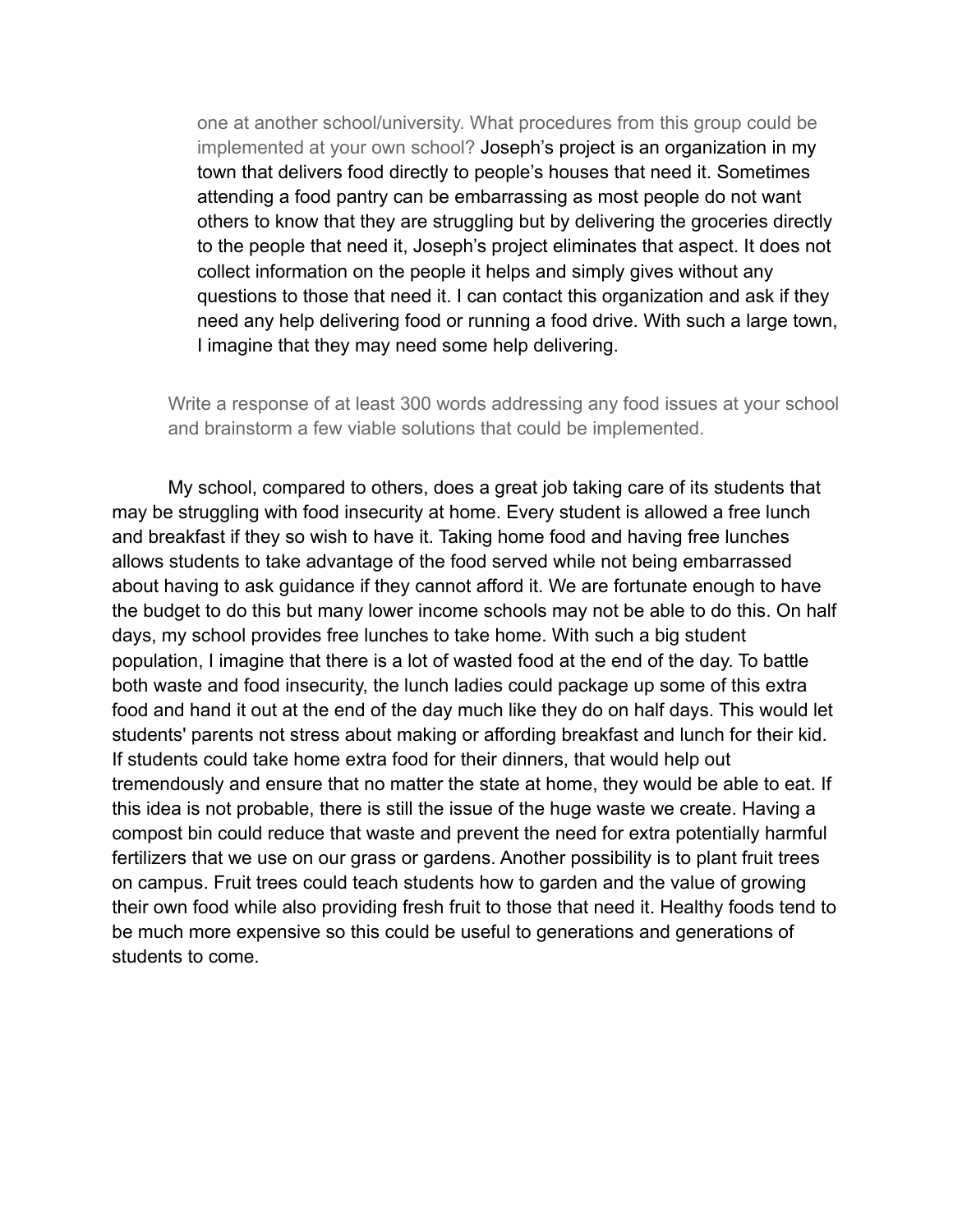Post *one* food waste-related call to action on Instagram that other students can join in on. Make it a simple, clear, eye-catching visual with an informative caption. Tag @TurningGreenOrg, @FoodprintOrg, @FoodTank, other organizations you find doing this work, and #PGC2021.